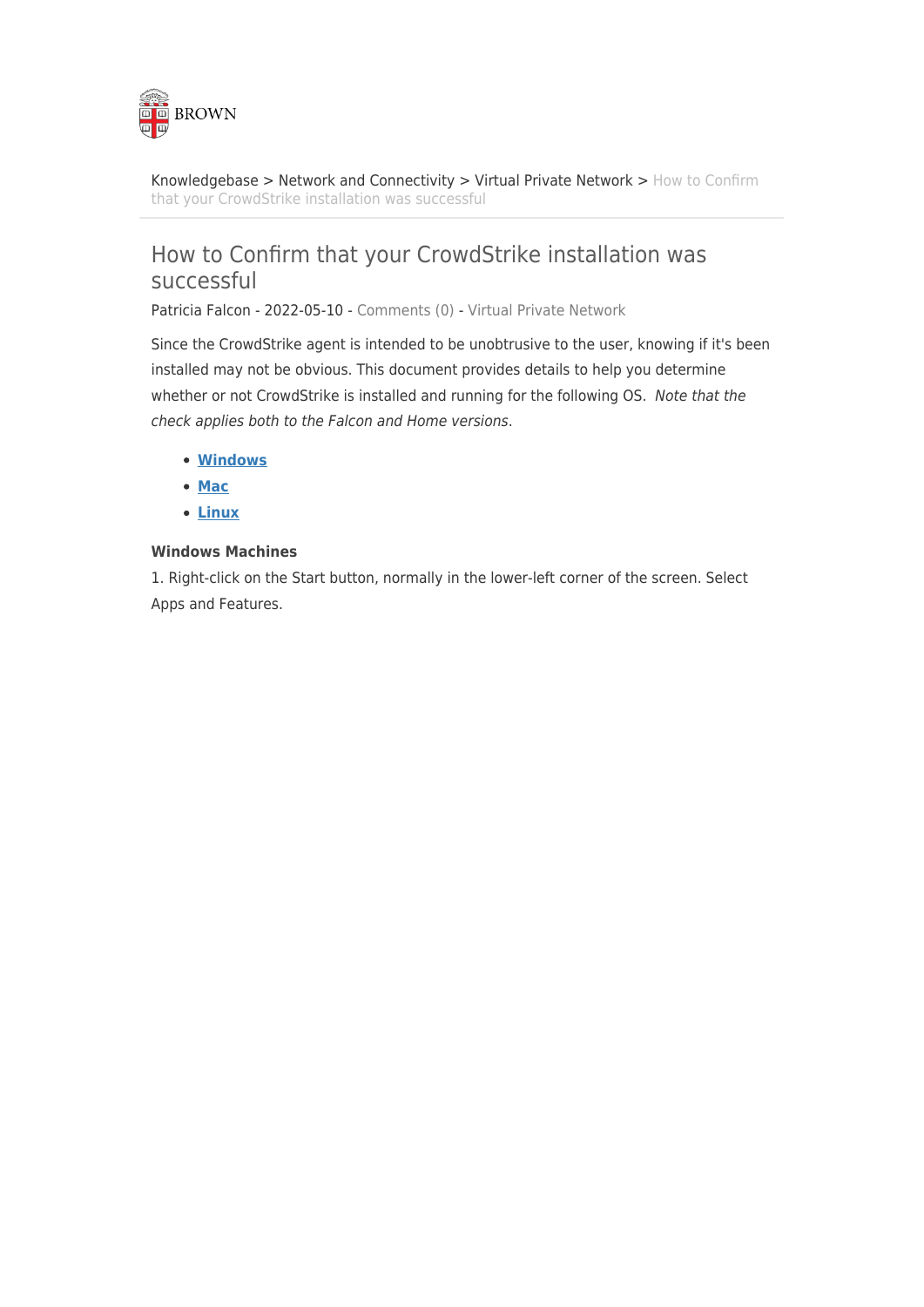|  | <b>Apps and Features</b>   |
|--|----------------------------|
|  | <b>Power Options</b>       |
|  | <b>Event Viewer</b>        |
|  | System                     |
|  | <b>Device Manager</b>      |
|  | <b>Network Connections</b> |
|  | Disk Management            |
|  | <b>Computer Management</b> |
|  | <b>Windows PowerShell</b>  |
|  | Windows PowerShell (Admin) |
|  | <b>Task Manager</b>        |
|  | Settings                   |
|  | <b>File Explorer</b>       |
|  | Search                     |
|  | Run                        |
|  | Shut down or sign out      |
|  | Desktop                    |
|  |                            |

2. In the new window that opens, scroll down until you locate "CrowdStrike Windows Sensor" in the list of installed apps.

3. If you cannot find an entry for "CrowdStrike Windows Sensor", CrowdStrike is NOT installed.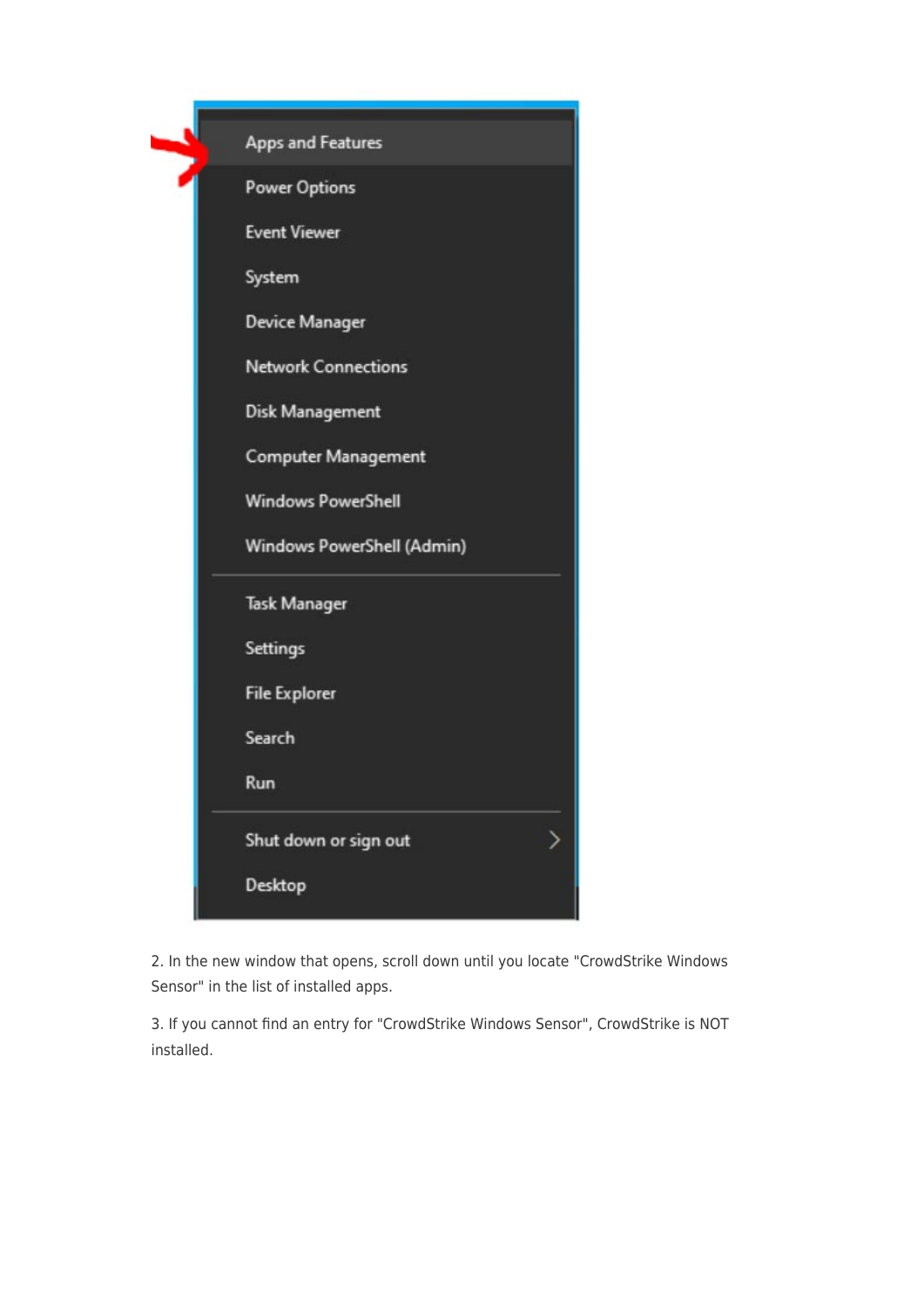

#### **Command Line**

To validate that the sensor is running on a Windows host via the command line, run this command at a command prompt:

sc query CSFalconService

If you see STATE: 4 RUNNING, CrowdStrike is installed and running.



#### <span id="page-2-0"></span>**macOS Machines**

**Launching the Application**

1. Go to your **Applications** folder.

*Note:* If you cannot find the Falcon application, CrowdStrike is *NOT* installed.

|                                 | <b>Applications</b> |            | 品 ≎      | $rac{000}{000}$<br>$\checkmark$<br>٢h<br>$\gg$ |
|---------------------------------|---------------------|------------|----------|------------------------------------------------|
| Favorites<br>Recents<br>$\circ$ |                     |            |          |                                                |
| A Applications                  |                     | Aa         |          |                                                |
| Desktop<br>Documents<br>n       | Contacts            | Dictionary | FaceTime | Falcon                                         |
| Downloads<br>$\circledast$      |                     |            |          |                                                |

- 2. Locate the **Falcon** app and double-click it to launch it.
- 3. The application should launch and display the version number.